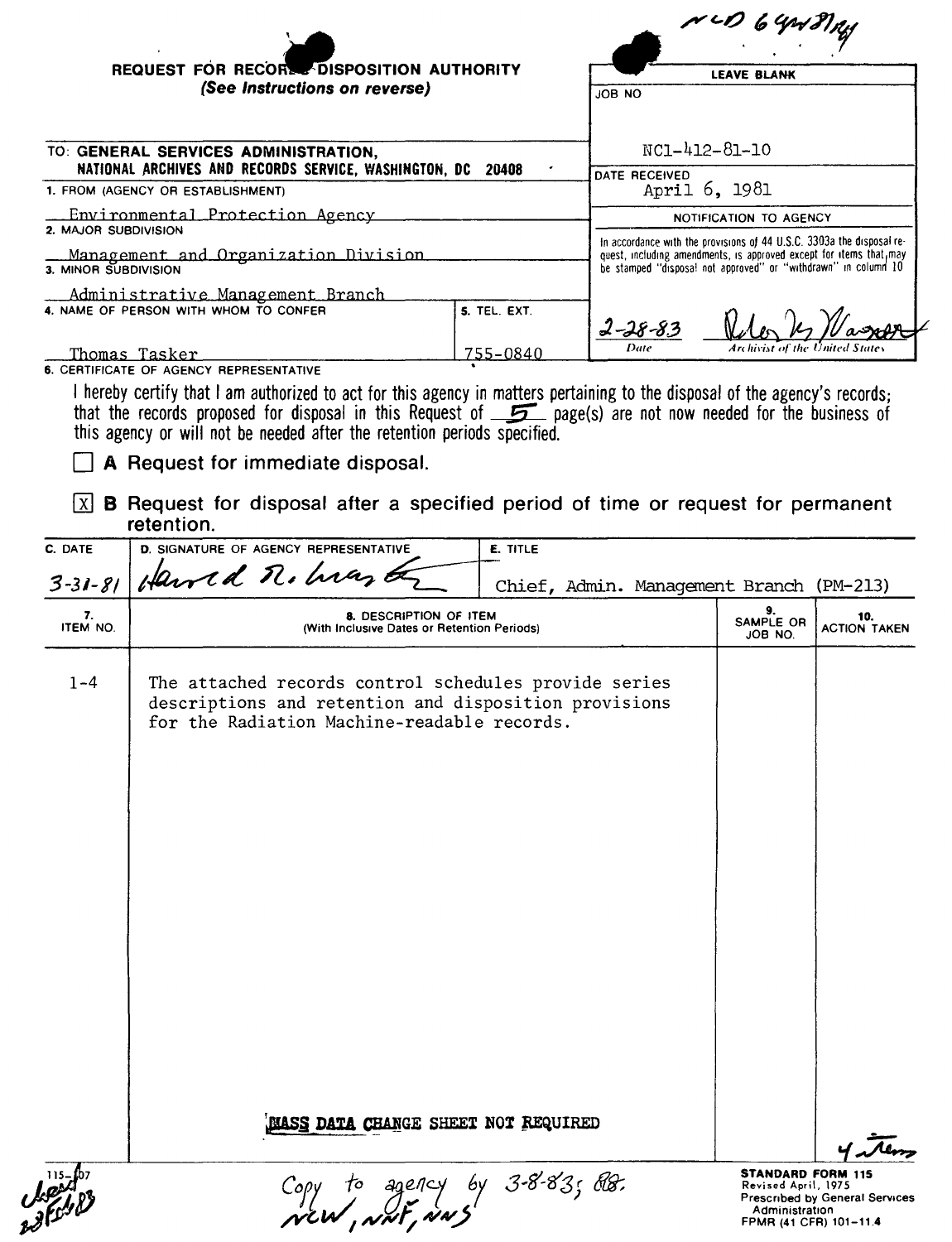| U.S. ENVIRONMENTAL PROTECTION AGENCY-RECORDS CONTROL SCHEDULES |                                                                                                                                                                                                                                                                                                                                                                                                                      |                                                                                                                                                                                                                                                  |                           |
|----------------------------------------------------------------|----------------------------------------------------------------------------------------------------------------------------------------------------------------------------------------------------------------------------------------------------------------------------------------------------------------------------------------------------------------------------------------------------------------------|--------------------------------------------------------------------------------------------------------------------------------------------------------------------------------------------------------------------------------------------------|---------------------------|
|                                                                | TITLE OF SCHEDULE                                                                                                                                                                                                                                                                                                                                                                                                    | COVERAGE OF SCHEDULE                                                                                                                                                                                                                             |                           |
|                                                                | ITEM<br>NAME AND DESCRIPTION OF RECORD/FILE                                                                                                                                                                                                                                                                                                                                                                          | RETENTION PERIOD AND OISPOSITION                                                                                                                                                                                                                 |                           |
|                                                                | Radiation Studies and Surveys. These studies and<br>1.<br>surveys collect information to support EPA Radiation<br>Program. They may consist of such basic information<br>as medical, occupational or mortality data and or<br>special survey material on exposure to radiation<br>residues in building materials, radiation exposures<br>in hospitals, education facilities, industrial cites,<br>power plants, etc. | Disposition: Upon discontinuation of the program or<br>when files are no longer required for current<br>business, offer to the National Archives using SI-258.<br>If offer is not accepted destroy in agency.<br>DISPOSAL NOT<br><b>APPROVED</b> |                           |
|                                                                |                                                                                                                                                                                                                                                                                                                                                                                                                      |                                                                                                                                                                                                                                                  | RECORDS MANAGEMENT MANUAL |
|                                                                |                                                                                                                                                                                                                                                                                                                                                                                                                      |                                                                                                                                                                                                                                                  |                           |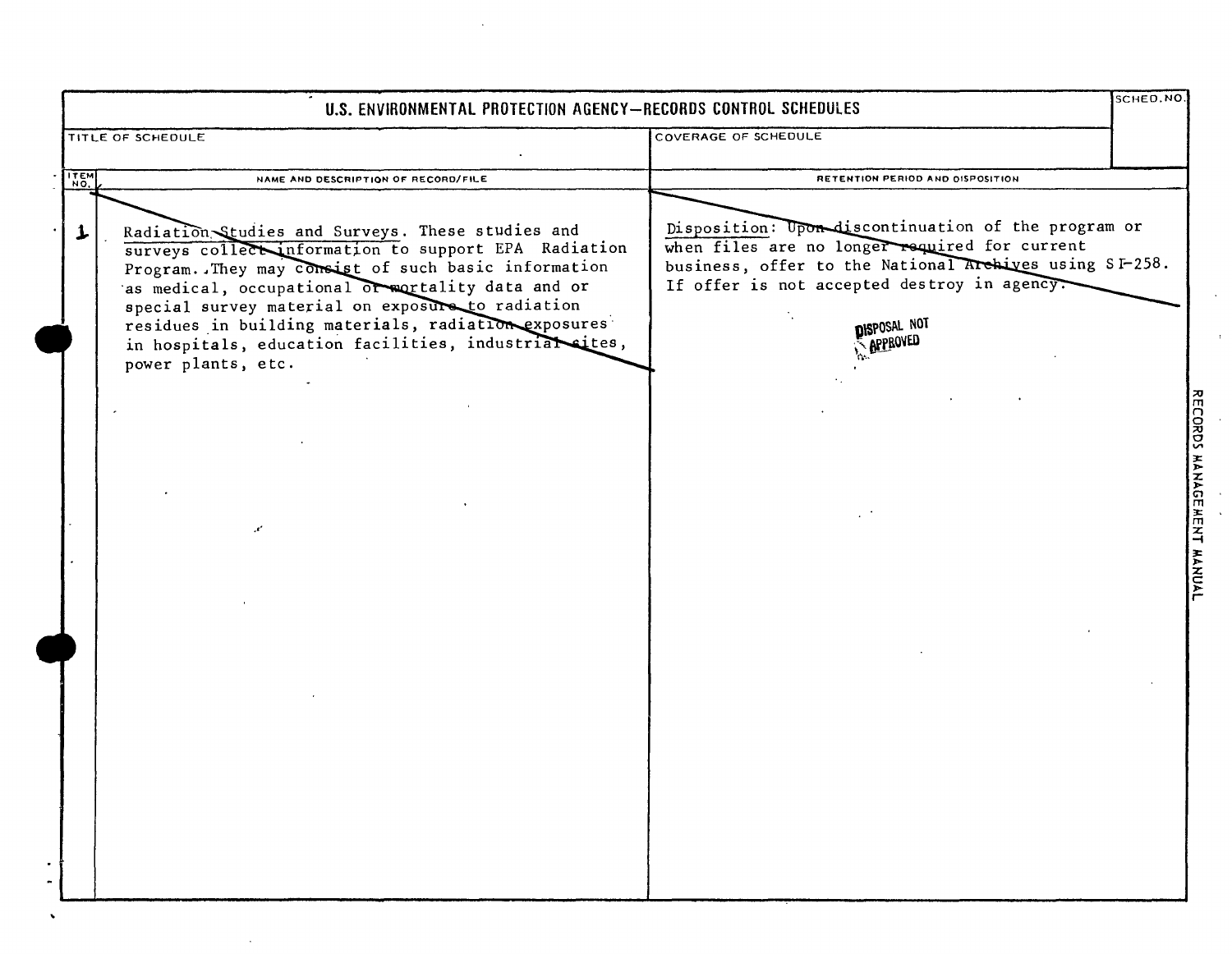|                            | U.S. ENVIRONMENTAL PROTECTION AGENCY-RECORDS CONTROL SCHEDULES                                                                                                                                                                                                                                                                                                                                          |                                                                                                                                                                                                                                              | SCHED. NO.                                         |
|----------------------------|---------------------------------------------------------------------------------------------------------------------------------------------------------------------------------------------------------------------------------------------------------------------------------------------------------------------------------------------------------------------------------------------------------|----------------------------------------------------------------------------------------------------------------------------------------------------------------------------------------------------------------------------------------------|----------------------------------------------------|
|                            | TITLE OF SCHEDULE                                                                                                                                                                                                                                                                                                                                                                                       | COVERAGE OF SCHEDULE                                                                                                                                                                                                                         |                                                    |
| $rac{1}{20}$               | NAME AND DESCRIPTION OF RECORD/FILE                                                                                                                                                                                                                                                                                                                                                                     | RETENTION PERIOD AND DISPOSITION                                                                                                                                                                                                             |                                                    |
| $\boldsymbol{\mathcal{L}}$ | Hi Level Waste Calculations. PURPOSE - This model is a<br>simulation of the consequences resulting from radioactive<br>waste disposal. In addition, the system is used to pro-<br>vide rapid plots of the output of the model. Data sets<br>include several computer programs that are used to per-<br>form a generic work assessment of the geologic dispo-<br>sition of radioactive high level waste. | Retention: Retain 5 years after completion of project.<br>Disposition: Break file upon completion or termination.<br>Store tapes at Data Center Tape Library for 2 years,<br>then transfer to FRC. Keep in FRC for 3 years, then<br>destroy. |                                                    |
|                            |                                                                                                                                                                                                                                                                                                                                                                                                         |                                                                                                                                                                                                                                              | <b>ORDS</b><br><b>HANAGEMENT</b><br>$\overline{Y}$ |
|                            |                                                                                                                                                                                                                                                                                                                                                                                                         |                                                                                                                                                                                                                                              |                                                    |

÷.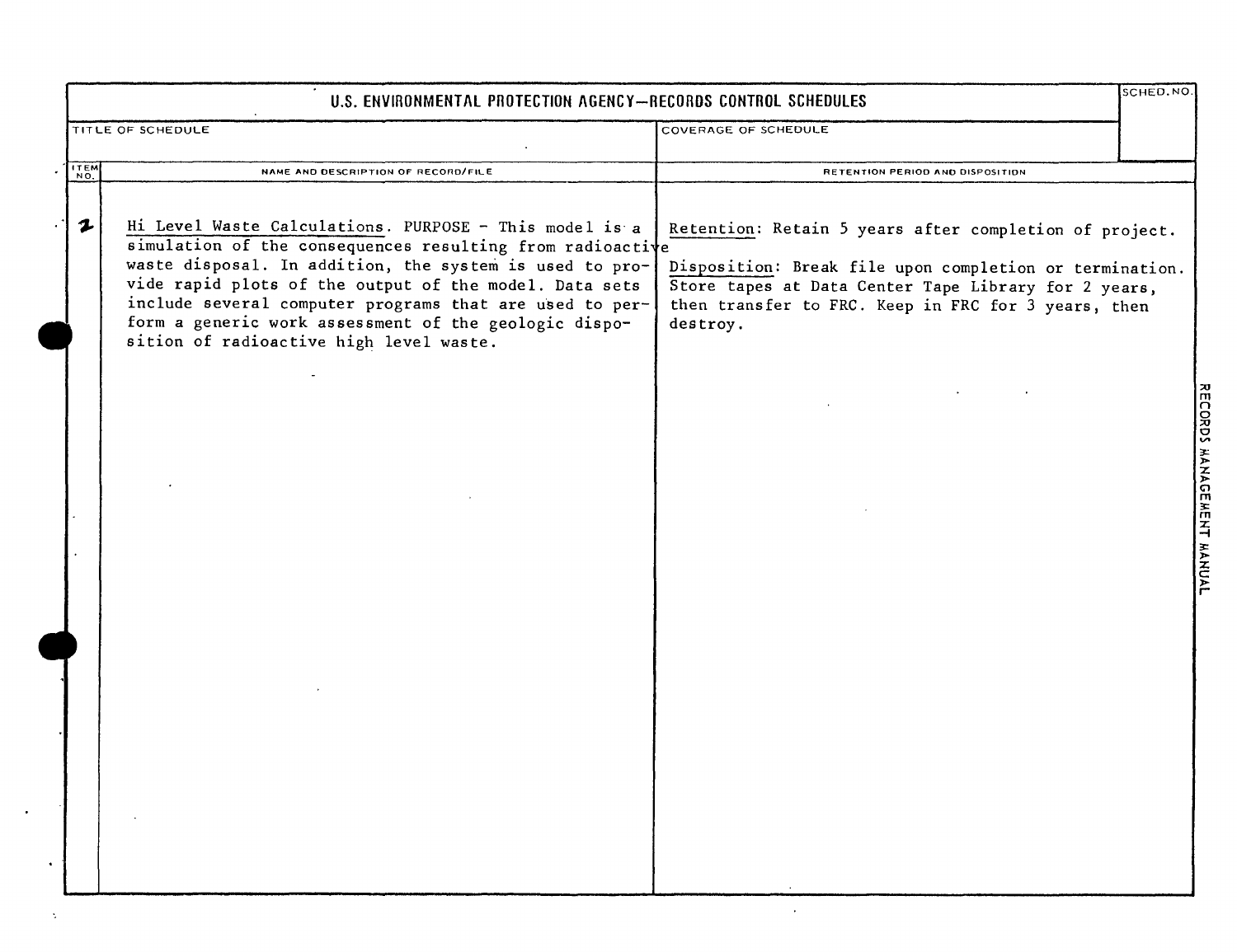| U.S. ENVIRONMENTAL PROTECTION AGENCY-RECORDS CONTROL SCHEDULES |                                                                                                                                                                                                                                                                                                                                                                                                                                     |                                                                                                                                                                                                                                                               | SCHED.NO.                 |
|----------------------------------------------------------------|-------------------------------------------------------------------------------------------------------------------------------------------------------------------------------------------------------------------------------------------------------------------------------------------------------------------------------------------------------------------------------------------------------------------------------------|---------------------------------------------------------------------------------------------------------------------------------------------------------------------------------------------------------------------------------------------------------------|---------------------------|
| <b>TITLE OF SCHEDULE</b>                                       |                                                                                                                                                                                                                                                                                                                                                                                                                                     | <b>COVERAGE OF SCHEDULE</b>                                                                                                                                                                                                                                   |                           |
| $\frac{1}{12}$                                                 | NAME AND DESCRIPTION OF RECORD/FILE                                                                                                                                                                                                                                                                                                                                                                                                 | RETENTION PERIOD AND DISPOSITION                                                                                                                                                                                                                              |                           |
| $\bullet$<br>$\mathbf{3}$                                      | Statistical Analysis System/DOE Data System. PURPOSE - The system<br>contains approximately four years worth of data from twenty-six<br>DOE nuclear facilities. The data may be used as input to the AIRDOS-<br>EPA model to determine exposure and population dose. SCOPE - It contains<br>radioactive airborne emissions data by release point, wear and<br>radionuclide for each DOE contractor operated facility from 1974-1974 | WITHDRAWN.<br>Retain 5 years after completion of survey.<br>Recontion:<br>Disposition: Break file upon completion or termination. Store<br>tapes at Data Center Tape Library for 2 years, then transfer to<br>the FRC. Keep in FRC for 3 years, then destroy. |                           |
|                                                                |                                                                                                                                                                                                                                                                                                                                                                                                                                     |                                                                                                                                                                                                                                                               | RECORDS MANAGEMENT MANUAL |
|                                                                |                                                                                                                                                                                                                                                                                                                                                                                                                                     |                                                                                                                                                                                                                                                               |                           |
| $\rightarrow$                                                  |                                                                                                                                                                                                                                                                                                                                                                                                                                     |                                                                                                                                                                                                                                                               |                           |

 $\hat{\mathbf{r}}$ 

 $\mathfrak{p}$ 

 $\frac{1}{\sqrt{2}}$ 

 $\epsilon$ 

 $\langle f \rangle$